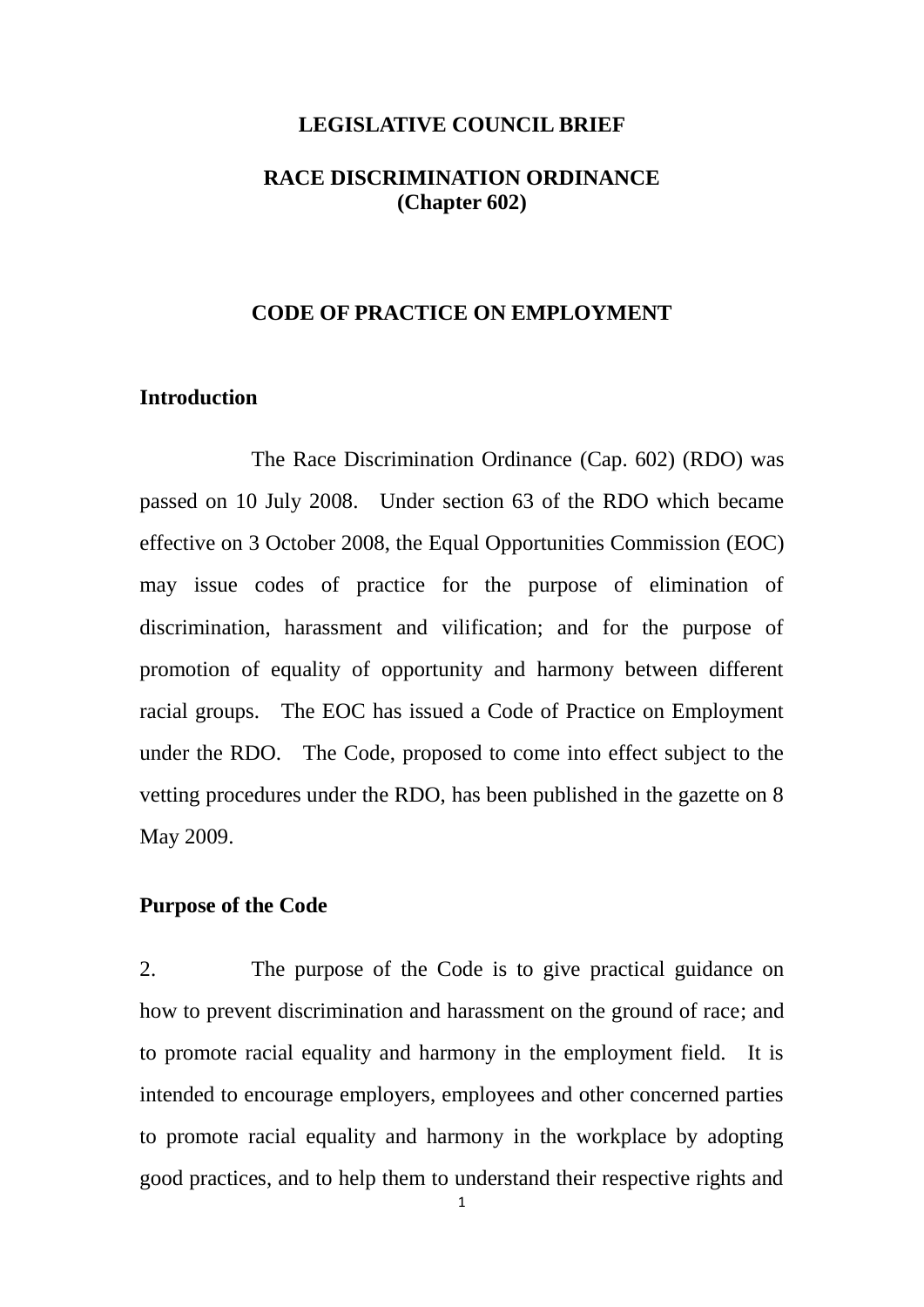responsibilities under the RDO so that they will respect, and refrain from infringing, the rights of other people. The Code also helps employees and workers to know what to do if they encounter discrimination and harassment on the ground of race.

### **Consultation process**

3. Prior to publication in the gazette, the EOC conducted public consultation between October 2008 and January 2009 on the first draft of the Code. A total of 88 written submissions were received by the EOC on the first draft. In addition, a series of 10 public consultation meetings were held. There were 45 other briefing sessions held with various stakeholder organizations.

4. The first draft of the Code was revised substantially taking into account the submissions and views received, including the discussion in the Panel on Constitutional Affairs of the Legislative Council (Panel) meeting on 17 November 2008. Wording and expressions have been reviewed to emphasize the promotion racial equality in the workplace. Illustrations and examples have been reviewed to facilitate a better understanding of the application of the RDO. A revised draft was then discussed in the Panel meeting on 16 March 2009. The EOC received further views and comments on the revised draft.

# **The Code**

2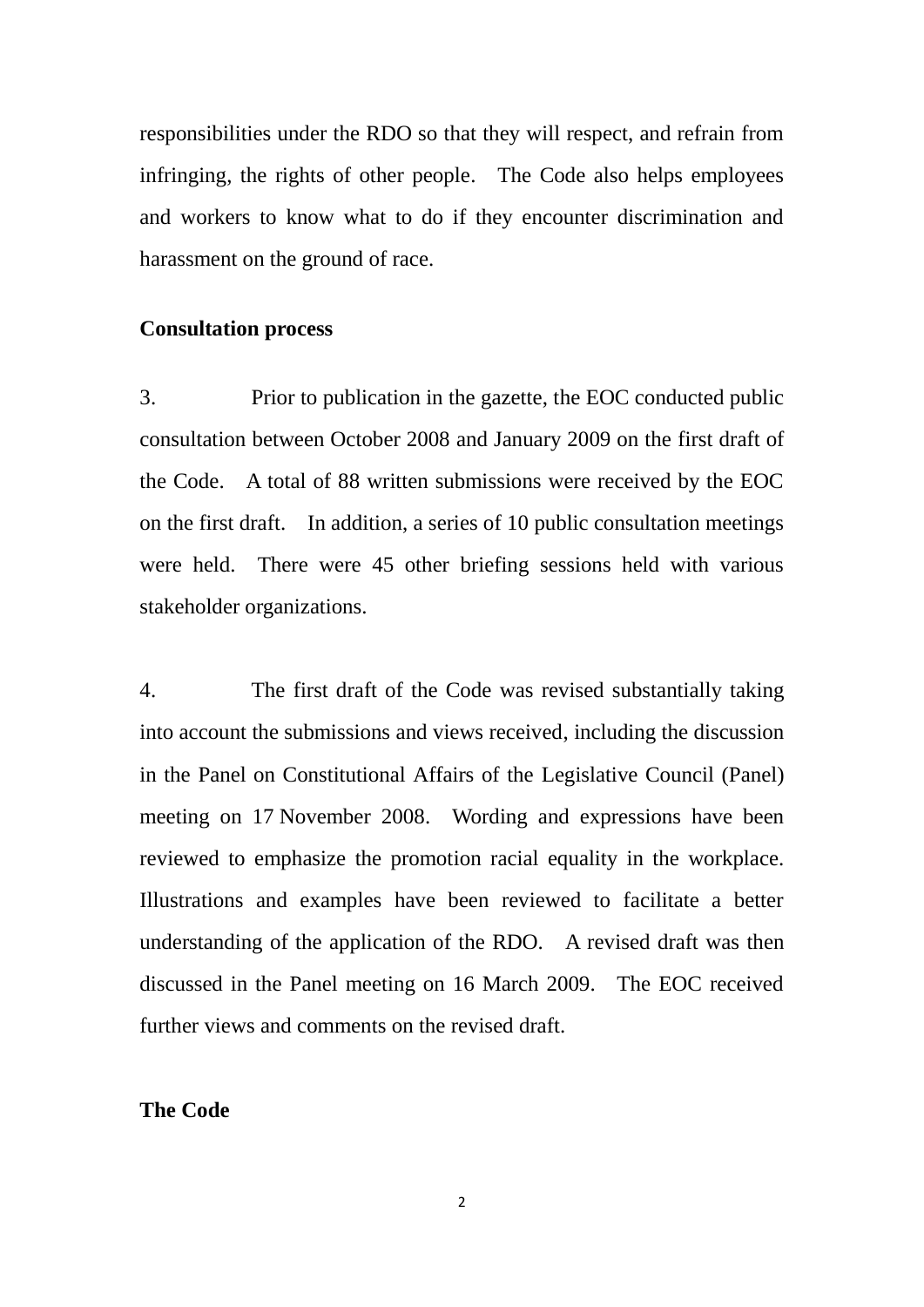5. The Code emphasizes on providing recommendations for good employment procedures and practices. Employers are encouraged to adopt these recommendations. They cover all aspects and stages of the employment relationship, including good procedures and practices relating to recruitment criteria, vacancy advertising, terms and conditions of employment, promotion and training, harassment, and termination of employment.

6. The Code recommends good practice on language issues and also recommends employers to review their rules, policies and practices so that they are justified by specific job requirements or organization needs. The Code encourages employers to make effort to accommodate cultural practices of employees. It contains illustrations and examples derived from relevant case law to demonstrate how principles relating to the issue of justification may be applied in particular situations and what measures employers could consider in accommodating employees.

7. The Code recommends a systematic approach by adopting a policy on racial equality. A sample policy is provided for reference. Employers are also encouraged to monitor the implementation of such policy through gathering relevant information, and to take positive action that is allowed under the RDO in order to promote substantive racial equality where appropriate.

3